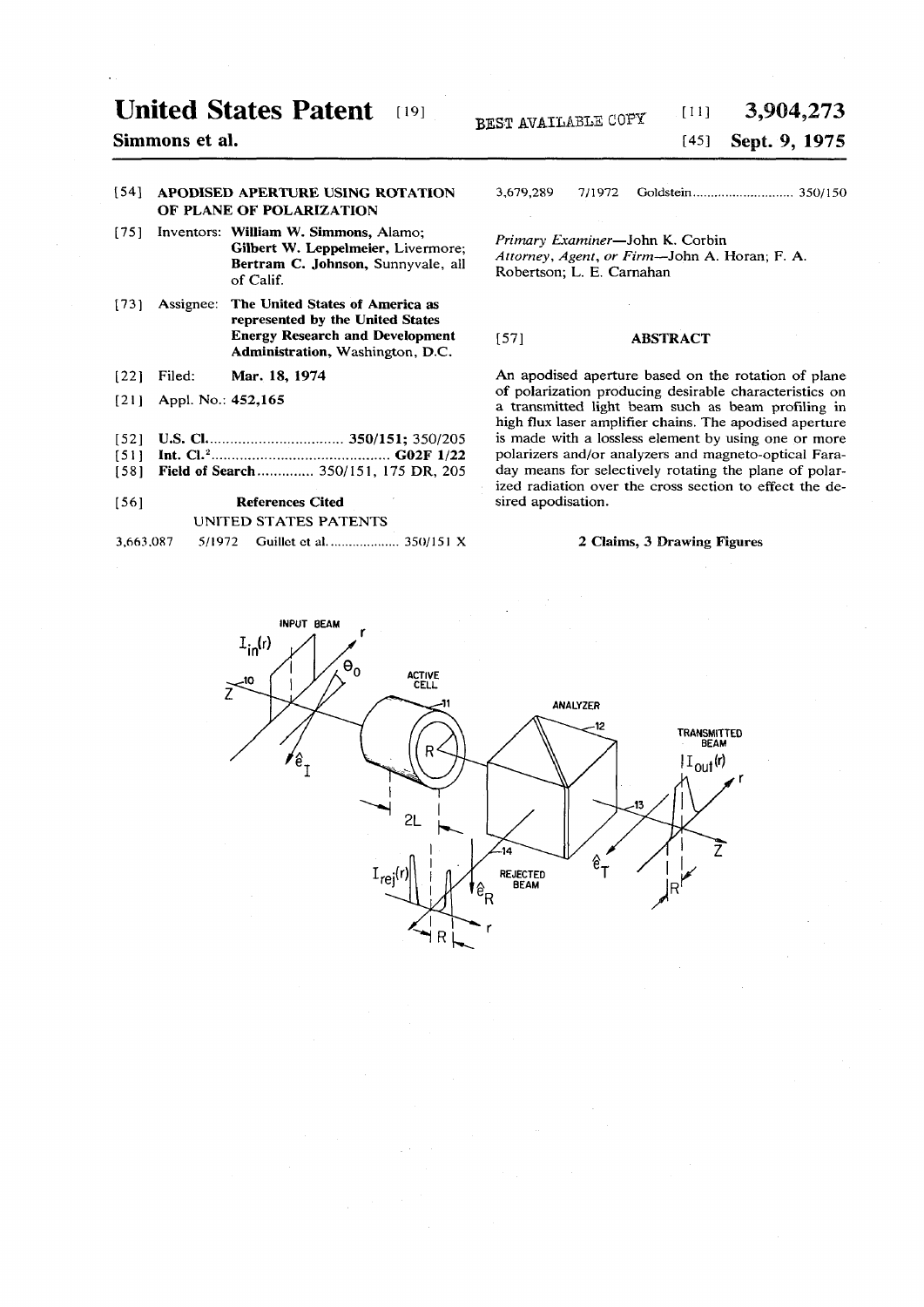$\bar{\gamma}$ 

SHEET 1 OF 2

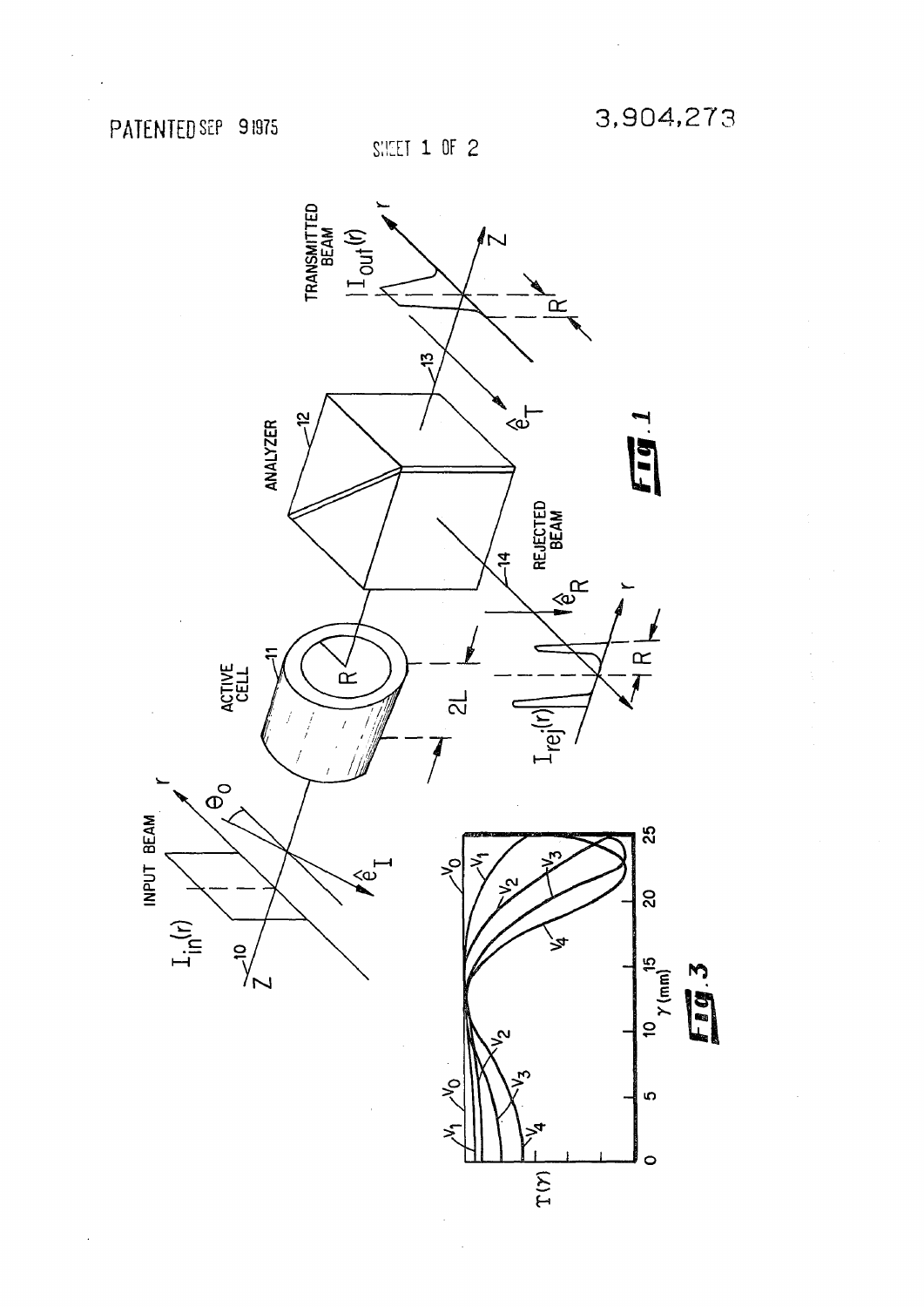SHEET 2 OF 2

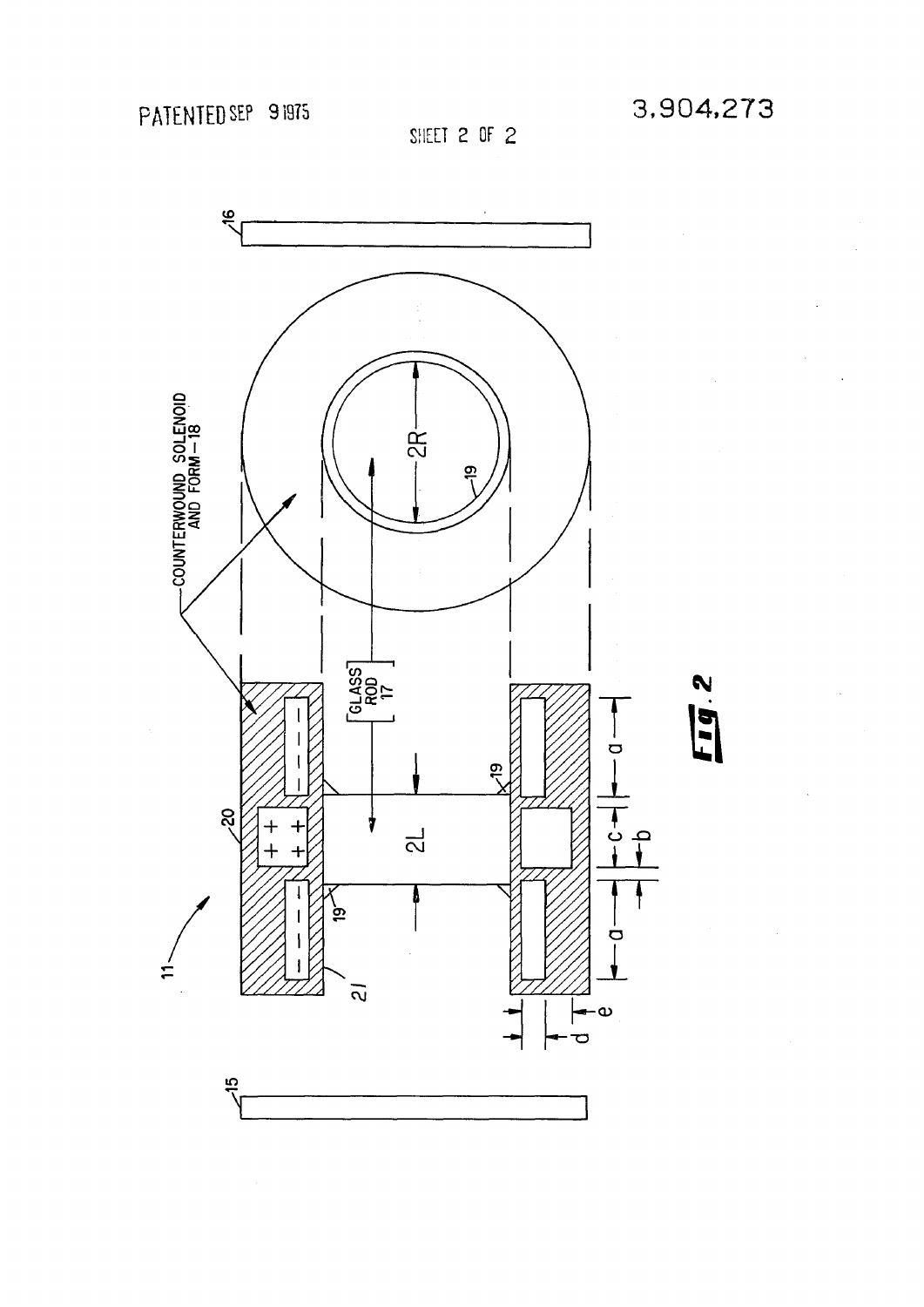### **BACKGROUND OF THE INVENTION larization.**

The invention described herein was made in the  $5$  beam shaping device using polarization rotation.<br>
pourse of, or under, Contract No. W-7405-ENG-48 Another object of the invention is to provide a magcourse of, or under, Contract No. W-7405-ENG-48 **with the United States Atomic Energy Commission. netooptical Faraday rotator placed between parallel** 

larly to apodised apertures for optical beam shaping, profiling these beams to provide smooth skirt trunca**and more particularly to apodised apertures using the<sup>1</sup> <sup>0</sup> tion with high aperture filling factor, rotation of plane of polarization for optical beam shap- Another object of the invention is to provide a Faraing. day rotator optical- beam shaping technique readily** 

**It is known that a beam of polarized light can be at- scalable to large diameter apertures, tenuated (uniformly) by passing it through a rotatable Other objects, not set forth above, will become**  analyzer (see "Fundamentals of Optics," by Jenkins 15 readily apparent to those skilled in the art from the foland White, third Edition, McGraw-Hill, 1957, Chapter lowing description and accompanying drawings. 24). By rotating the analyzer through angle  $\theta$ , it is pos**sible to obtain a cos<sup>2</sup> 0 variation of intensity, i.e., from BRIEF DESCRIPTION OF THE DRAWINGS** maximum at  $\theta = 0$  to minimum at  $\theta = \pi/2$ . By inserting FIG. 1 is a schematic representation of an apodised **an element in which the plane of polarization can be 20 aperture based on polarization rotation; varied selectively for different elemental areas over the FIG. 2 is a view, partially in cross-section, illustrating**  beam wavefront, it is possible to secure controlled at-<br>a counterwound solenoid for generating inhomoge**tenuation over the beam cross section, i.e., to make an neous magnetic field distribution capable of producing apodised aperture. Thus, in principle, an aperture the transmission function of FIG. 1; and whose transmission varies from point-to-point over its 25 FIG. 3 graphically illustrates aperture transmission cross-section can produce desirable characteristics on vs. radius for the coil configuration of the FIG. 2 Faraa transmitted light beam; examples are suppression of day geometry for different values of solenoid current,**  secondary diffraction maxima (see M. Born et al, Prin-<br>ciple of Optics, Second Penised Edition, Pergamon, **DESCRIPTION OF THE INVENTION** ciple of Optics, Second Revised Edition, Pergamon **Press, 1964, page 417), and beam profiling in high flux 30 An apodised aperture** *is* **an optical element with a laser amplifier chains (see A. J. Campillo et al, Appl, transmission which varies over the cross section. Such Phys. Lett. 23, 85 (1973). The possibility of making an aperture can be made with lossless elements by ruch apertures by utilizing an electrooptic crystal and using one or more polarizers and/or analyzers and**  polarizer in combination is disclosed in U.S. Pat. No. means for selectively rotating the plane of polarized ra-

part on the diameter of the beam which must be Faraday cell or device for selectively rotating the plane **shaped. While electrooptic crystals (Pockels cells) will of polarized radiation, such as a high power laser beam,**  suffice for small diameters, they are not effective for in such an apodised aperture, whereby the beam may larger diameter apertures as use is limited by the avail- <sup>40</sup> be shaped as desired. **ability of high optical quality crystals. Thus, a need ex- FIG. 1 illustrates the general configuration of a beam**  ists in the prior art for an apodised aperture that is ca-<br>shaping device, utilizing an apodised aperture based on

by providing an optical beam shaping device using po-<br>beam are indicated by  $\hat{e}$ . The input wave propagates **larization rotation which is readily scalable to aperture ^^^^^V^JS^ <sup>0</sup>** diameters large than 50 mm, and involves a magneto-. 50 arong the crane, intitiated by legend, tifting a ractive optical Faraday rotator. The Faraday rotator technique<br>priate geometry, followed by a plane polarizer or analy-<br>1<sup>6</sup> idea is the standard analyof this invention is particularly well suited to high phase geometry, to towed by a plane polarizer or analy-<br>power laser beam shaping apolications: and is canable zer 12 oriented at an angle  $\theta_e$  with respect to the inci power laser beam shaping applications; and is capable power taser beam shaping appreasions, and a suppose<br>of handling high intensity beams and of profiling such ... indicated at 12 and tournling along the 7 axis and beams to provide smooth skirt truncation with high ap- 55

**Faraday rotator in combination with polarizers and/or**  $\frac{1}{2}$  is  $\frac{1}{2}$  is  $\frac{1}{2}$   $\frac{1}{2}$   $\frac{1}{2}$   $\frac{1}{2}$   $\frac{1}{2}$   $\frac{1}{2}$   $\frac{1}{2}$   $\frac{1}{2}$   $\frac{1}{2}$   $\frac{1}{2}$   $\frac{1}{2}$   $\frac{1}{2}$   $\frac{1}{2}$   $\frac{1}{2}$ analyzers, the rotator being composed of a glass rod lo**cated within the in homogeneous magnetic field pro- 60** vided by counterwound solenoids. The polarization **plane of throughput monochromatic light is rotated** through an angle proportional to the local magnetic field. In the axisymmetric embodiment illustrated, the rotation angle  $(\theta)$  is a function of the distance  $(r)$  from 65 the geometric center line of the aperture, the transmis**sion (T) of the aperture (placed between parallel polar** izers) is  $T(r) = \cos^2 \theta$  (*r*).

**APODISED APERTURE USING ROTATION OF Therefore, it is an object of this invention to provide<br>PLANE OF POLARIZATION** an apodised aperture based on rotation of plane of roan apodised aperture based on rotation of plane of po-<br>larization.

**A further object of invention is to provide an optical** 

**This invention relates to apodised apertures, particu- polarizers for handling high intensity beams, and for** 

**3,679.289, issued July 25, 1972 to R. L. Goldstein. 35 diation over the cross section to effect the desired Practical application of such apertures depends in apodisation. This invention utilizes a magneto-optical** 

pable of effectively shaping large diameter light beams. polarization rotation, described hereinafter in greater detail with respect to FIGS. 2-4. For simplicity, an **SUMMARY OF THE INVENTION** 45  $\frac{1}{2}$  input beam indicated at 10 is taken to be a plane polar-The prevent invention fills the need of the prior art  $I_{in}(r) = 1$ ). Polarization vectors associated with the along the Z-axis, indicated by legend, through an active dent polarization vector, whereby a transmitted beam indicated at 13 and traveling along the Z-axis, and a rer filling factor.<br> **external or filling factor**.<br> **F**  $\frac{1}{2}$  is seen to Personal 0, 12 and 14 have unusforms as **Z-axis, result. Beams 10, 13 and 14 have waveforms as** Broadly, the invention involves a magneto-optical  $L$ -axis, result, beams 10, 15 and 14 late wavefolding as  $\hat{e}_T$ , and  $\hat{e}_R$ .

and  $e_R$ .<br>If  $e$  *accounts field*  $\overline{R}$  is contiad to the red of pation cell 11, the transmission,  $T(r)$ , is given by:

$$
T(r) = \frac{I_{out}(r)}{I_{in}(r)} = I_{max} \cos^2(\theta(r) + \theta_a)
$$
 (1)

$$
\text{where} \quad \theta(r) = \int_{0}^{2L} V \vec{B}(r, Z) \cdot d\vec{Z} \tag{2}
$$